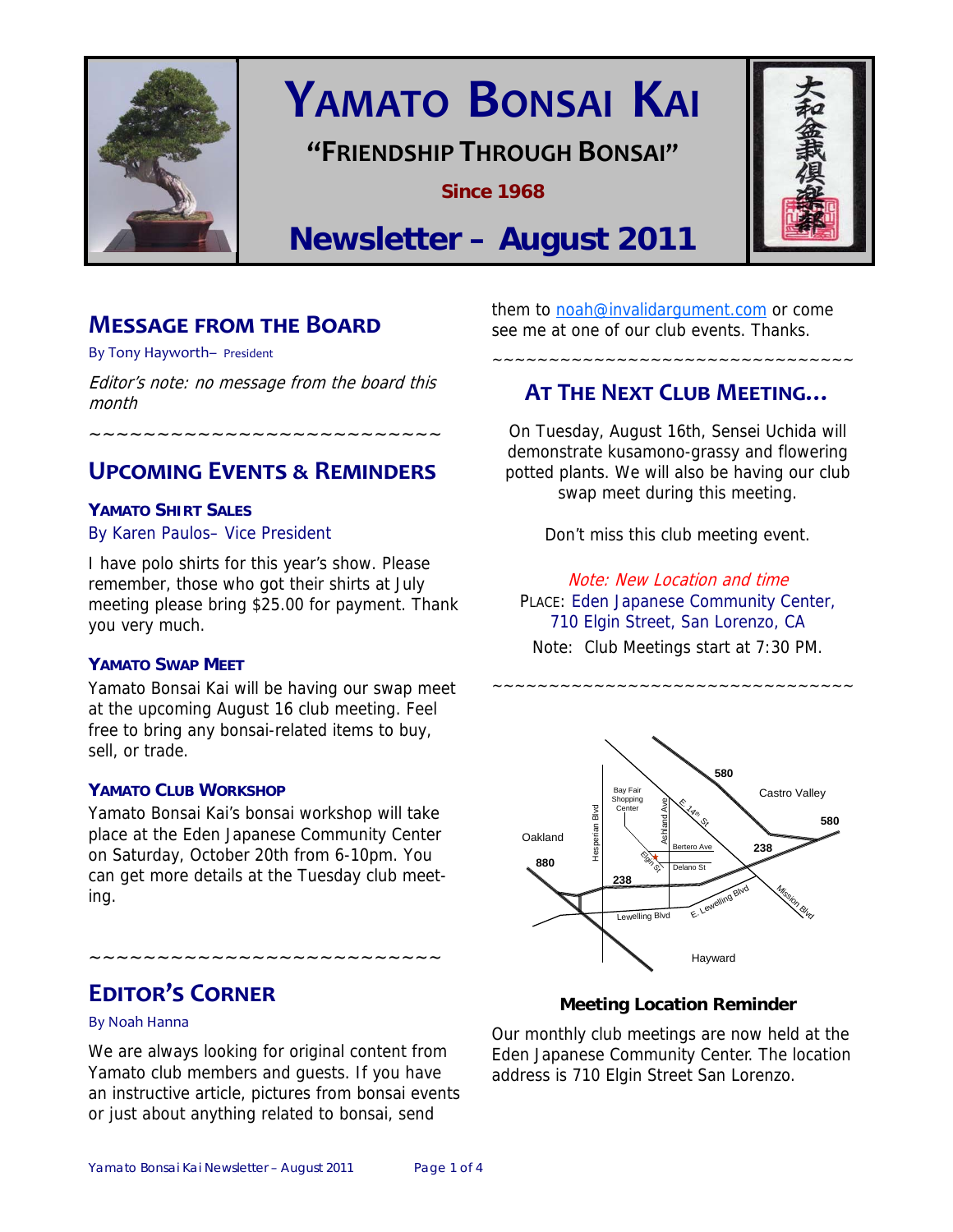

# **SENSEI UCHIDA'S NOTES**

#### By Johnny Uchida – Club Sensei

Dear member, there are only 2 months to be bonsai show, are you ready? I think we have plenty of time to work on that so for this coming meeting (August), bring trees you think are good enough for the show. We will do a critique or we may fix it up just for the show.

Also I like to display something for fall color, especially maple trees. My maple tree leaves got burned by the heat on July 3rd, so I defoliated on the 4th. Right now, there are very nice new leaves, very beautiful. I will bring it over to show you. Evergreen bonsai continue fertilizing into September, but deciduous tree no more fertilizing in September. Any fertilizer don't give too much at one time. Give a little bit more often.

Also after fertilizing don't forget watering, this is very important. The weather is getting a little cooler so watering bonsai in the morning is better than evening.

See you at the next meeting.



~~~~~~~~~~~~~~~~~~~~~~~~~~~~~~~~~~~~

# **GSBF CALENDAR OF EVENTS**

(For a more complete list, please refer to Golden Statements calendar of events or visit the web site at www.gsbf-bonsai.org).

Some nearby scheduled events are:

#### **August 16 Ross, California**

Marin Bonsai Club: Annual Auction: Marin Art and Garden Center, Livermore Room, 50 Sir Frances Drake Blvd. Viewing at 7PM and auction starts at 7:30PM. Specimen bonsai, pre- bonsai and everything

n between, along with pots and other bonsai related tems will be auctioned. For more information please contact Craig Thompson, 415-472-6685 or craigethompson@hotmail.com

### **August 27-28 Santa Rosa, California**

Redwood Empire Bonsai Society (REBS): 28th Annual Show at the Veteran's building, 1351 Maple Avenue. Hours are Saturday from 10AM-5PM and Sunday from 10AM-4PM. There will be 200 trees on display, a large vendor area, a members sales room, a demonstration by Kathy Shaner at 1:30PM each day and a benefit drawing and silent auction. Admission and parking are free. Contact Bob Shimon at shimon@mcn.org or 707-884-4126 for additional information

### **September 18 San Mateo, California**

San Mateo Bonsai Club: 48th Annual Bonsai Show at the San Mateo Gardeners Association Hall, 503 E. 5th Avenue. Hours are 10AM-5PM. Demonstration at 2PM. Bonsai sale. Free admission. For more information contact Sam Tachibana, 650-548-9470.



### **YAMATO CLASSIFIEDS**

**Pre-Bonsai and Bonsai - For Sale** – Tony Hayworth has many bonsai and pre-bonsai material for sale… including some large landscape sized bonsai styled trees. These would make great focal points for any landscape or yard redo projects that you may be planning. I am overstocked and want to move this material to a good home. Is that you?

I have a few pots for cheap also.

Contact Tony Hayworth early for best selection.

Phone: 510-471-9238 or bonsaicho@comcast.net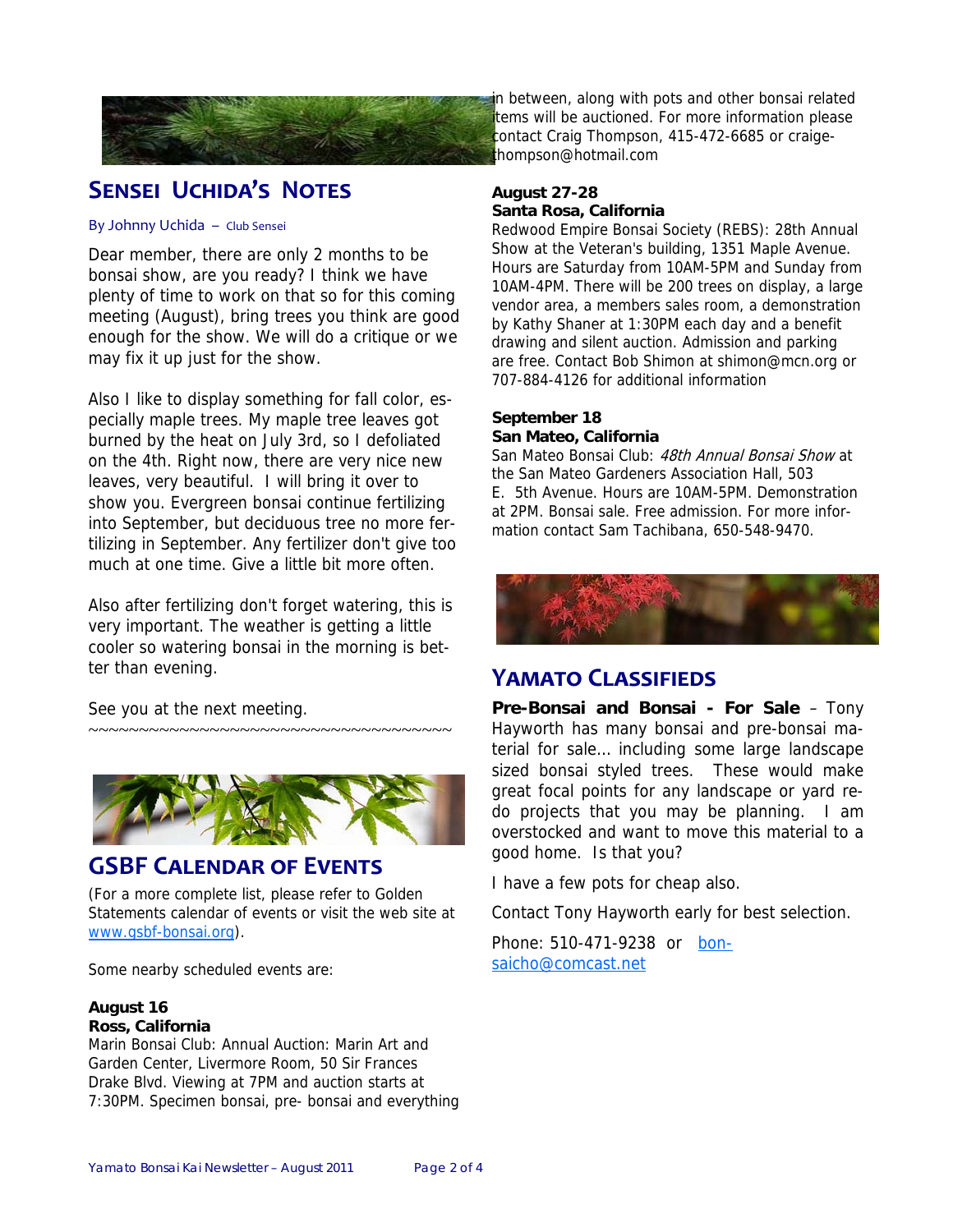### **Bonsai for Sale**

I am in the process of paring down my bonsai collection to make it more manageable and focus on a few of my favorite trees. I currently have some trees for sale, email me if you have questions or want pictures of any of them.

- 1. Japanese hornbeam group planting in a glazed pot. Probably my nicest group planting, done with trees from Grove Way, you can see it at Grove Way Nursery.
- 2. Trident maple group planting in a glazed pot. A smaller group planting if you like small group plantings or want to add them to an existing group. You can see it at Grove Way.
- 3. Japanese Maple in a terra cotta pot. A prebonsai with a well formed trunk and a good start to branch structure. You can see this at Grove Way.
- Noah

noah@invalidargument.com

~~~~~~~~~~~~~~~~~

# **THIS MONTH …**

A very Happy Birthday to:

2nd – Michael Baker 2nd – Allen Hightower 7th – MaryEllen Hawkins 8th – Ru Wing Chen 29th – Linda Soliven

Happy Anniversary to 5th – Kathleen & Patrick Corbiere 6th – Diana & Walter Kitajima 8th – Jan & Al Shurtleff

| YAMATO BONSAI KAI - 2011 BOARD |                              |                              |
|--------------------------------|------------------------------|------------------------------|
| President                      | Tony Hayworth                | 510-289-5731                 |
| Vice-President                 | Karen Paulos                 | 510-410-5782                 |
| Secretary                      | (open)                       |                              |
| Treasure                       | Dave Barron                  | 510-657-6895                 |
| Director 2010/11               | Carl Osterholm               | 925-274-1574                 |
| Director 2010/11               | Brad Sheldon                 | 510-888-1139                 |
| Director 2011/12               | Dennis Hacker                | 510-559-1755                 |
| Director 2011/12<br>Advisor    | Dennis Hawkins<br>Jack Ellis | 510-657-8229<br>925-455-5429 |

# **CONTACT US**

If you need to mail anything to the club in general, please send to:

~~~~~~~~~~~~~~~~~~~~~~~~~~~~~

#### **YAMATO BONSAI KAI P. O. Box 770 Union City, CA 94587-0770**

If there is anything you would like to contribute or comment on regarding the newsletter, contact the editor, Noah Hanna, at noah@invalidargument.com

If you have moved, or changed your email address, please notify Yamato Bonsai Kai, so that we may update our contact and mailing list information. Thank you.